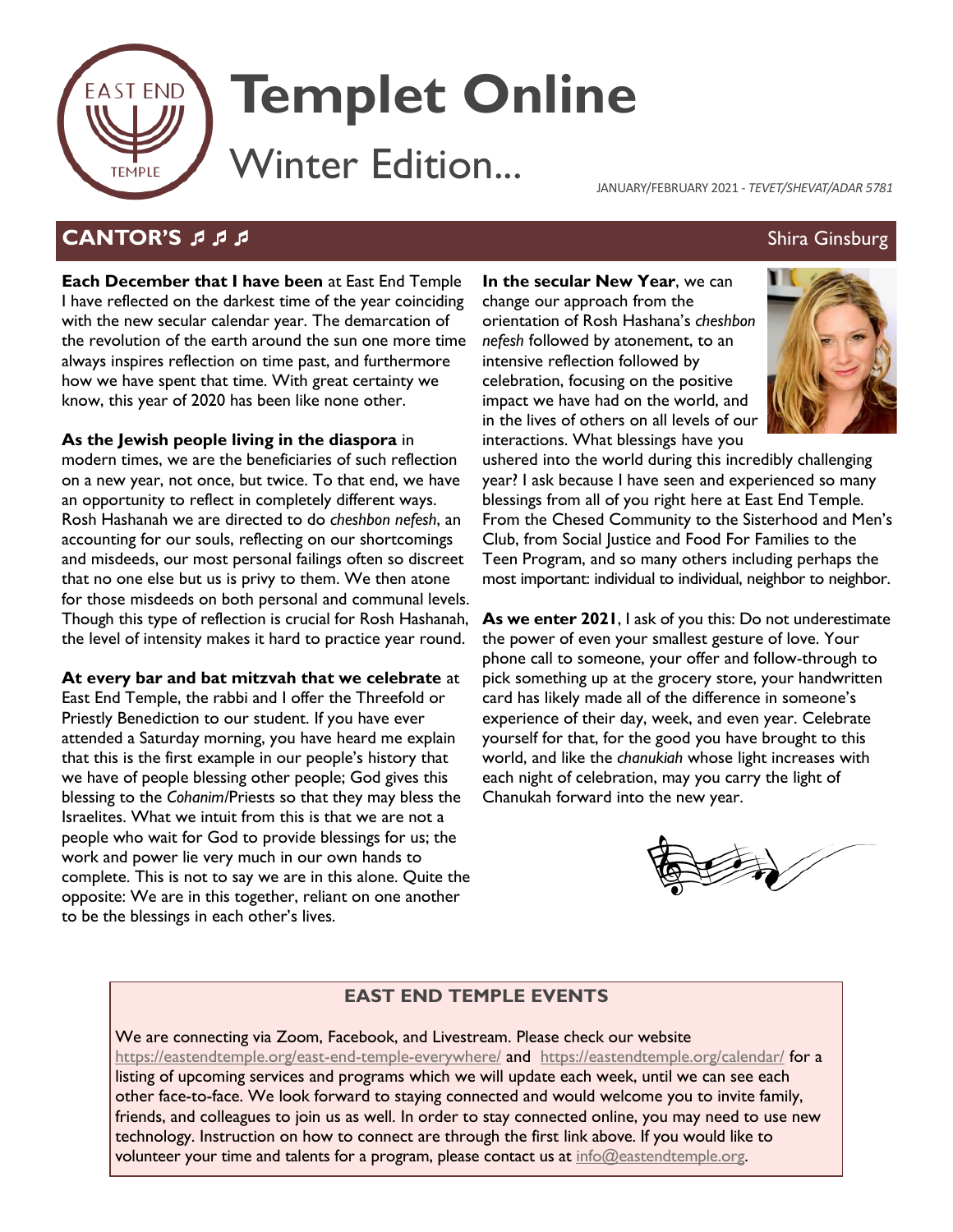

#### 245 EAST 17TH STREET NEW YORK, NY 10003 212.477.6444 EASTENDTEMPLE.ORG INFO@EASTENDTEMPLE.ORG

#### **STAFF**

| Mindy Sherry Education Director           |  |
|-------------------------------------------|--|
| Sharon Shemesh Temple Administrator       |  |
| Elyssa Mosbacher Administrative Assistant |  |
| Amelia Lavranchuk Music Educator          |  |
|                                           |  |
|                                           |  |

#### **OFFICERS**

|                          | Co-President     |
|--------------------------|------------------|
| Lisa Goldenberg-Corn, VP |                  |
| Joy Newman, VP           |                  |
| Andrea Pincus, VP        |                  |
|                          | <b>Treasurer</b> |
|                          |                  |

#### *TEMPLET* **CONTRIBUTORS**

| Marc Block Men's Club President    |  |
|------------------------------------|--|
| Suellen Eshed Sisterhood President |  |
|                                    |  |
|                                    |  |

# **FROM THE RABBI'S STUDY** Joshua M. Z. Stanton

#### Holy Impatience

**Kvetch. Be a noodge. Utz them. Bim'heirut. Y'allah. Nu?!**

#### **Jews are not archetypically known for patience**

– even when they demand it – *savlanut* – from each

other. Some bemoan the intensity of "New Yorkers," but we value the focus and determination that inspires it within.

**Right now**, perhaps more than at any other point in our lives, we feel this impatience. When will the vaccines be distributed widely? When will we return to life as we knew it – or even a better version of it?

**Some might tell us to be patient**, wait quietly, or distract ourselves. Some might even try to invalidate our internal sense of urgency and motivation to see this tragic and frightening pandemic brought to an end.

**In a way that I love**, Jewish tradition validates our sense of impatience – so long as it is harnessed for good. "It is permitted to rush, and one is encouraged to take large strides" when entering a synagogue, notes the Talmud (Berakhot 6). "Hurry, prepare it. Hurry, prepare it" before Shabbat, urges the Talmud (Shabbat 119). "A person should always push herself" in pursuit of autonomy, affirms Moses Maimonides in his great work, the Mishneh Torah.

**At our best**, we are not impatient due to a lack of self-regulation, but because of a deep desire to better our world and contribute to a solution to challenging problems. Our intensity reveals our values, rather than occluding our inner essence.

**In this time of both unimaginable pain** and renewed hope; at this time of profound suffering and new possibility; at this liminal moment, may we harness our impatience for good – lest we even become impatient with ourselves.



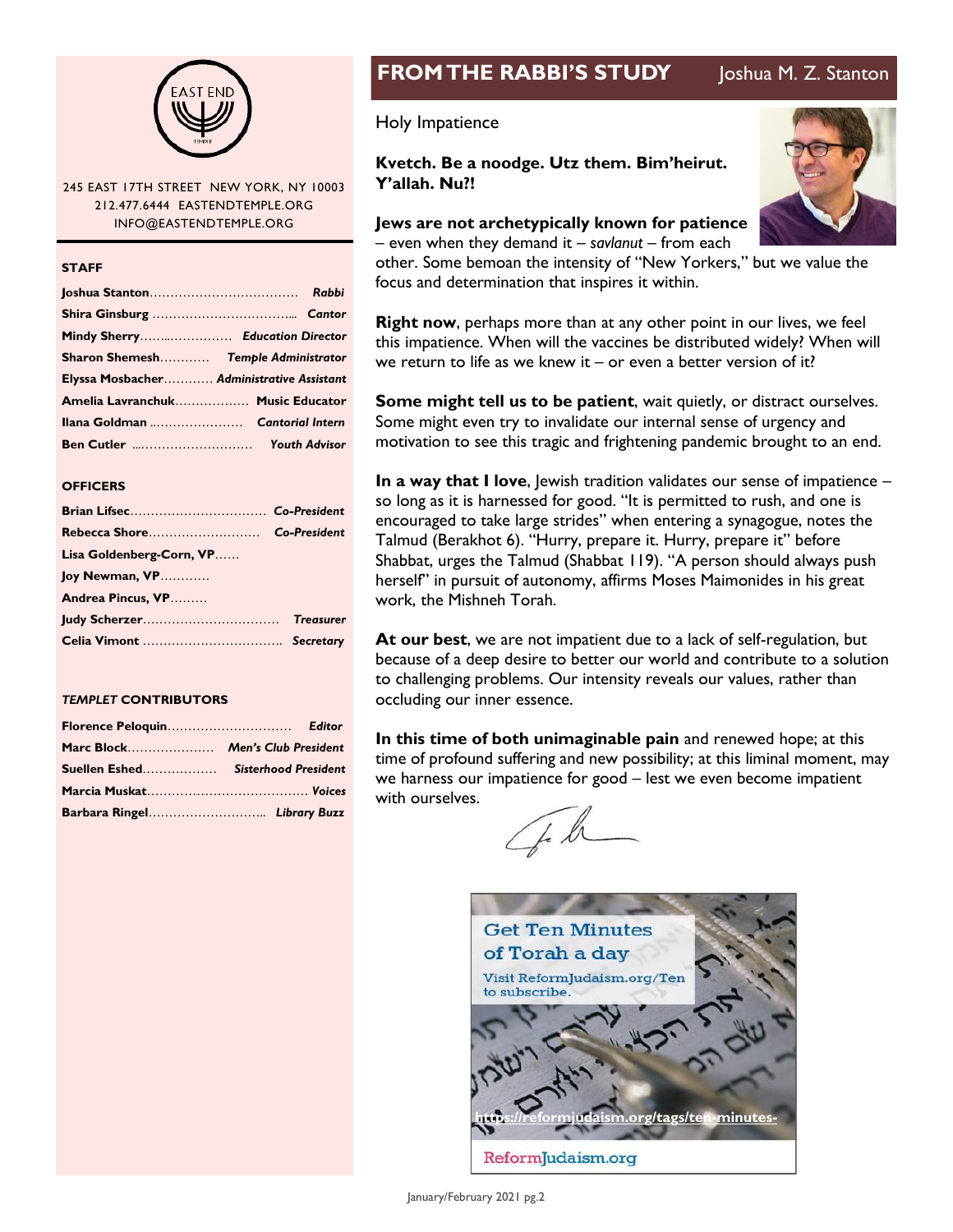# **FROM the Co-PRESIDENT Brian Lifsec Brian Lifsec**

Post-Pandemic Synagogue and Jewish Life

**Traditions run deep in Jewish life** and we hold them dear, but the path forward will challenge our customs, beliefs and routines. Partly because we are at such a critical inflection point, partly because the future is inevitably unpredictable, and partly because we are surrounded by paradigm shifts, post-pandemic synagogue and lewish life will experience change. These past 10 months may have exhausted our tolerance for change; the rapid spread of COVID, wildfires, racism, nationalism, economic volatility, politicization and polarization of the American people. Nonetheless, we must recognize, accept and prepare ourselves for continued change.

**It may be difficult to predict a future** preceded by massive and cascading challenges, but that must not keep us from understanding how to adapt and thrive. In the opening number for the Broadway musical "Fiddler on the Roof," the main character, Tevye, explains the traditional roles of people in the village and their interactions. In general, the song sets up the battle between clinging to tradition or adapting to and thriving in a changing world. Jews have adapted to unprecedented challenges for a millennium and we will do so again, but we must act now, ask the hard questions and prepare ourselves for what is to come.

**As Jews**, we will evolve by doing what we do best and that is to study and question. You only need look at the margins of the Talmud to see how Jewish reformists trended with the past but evolved to the future, and how the past was not something to simply return to but rather a foundation for the future. We must begin to ask

ourselves… How will spiritual discovery change? Who will we look to for guidance? How will the roles of clergy, lay-leaders and congregants evolve? What new mediums will impact our religious and activist engagement? Do we understand the paradigm shifts underway? What defines a community or neighborhood?

**This exploration and change is daunting**, as is finding the right words to begin a new year. Let me just say, on behalf of our clergy and my co-president, Rebecca, we are committed to bringing forward traditions that our community holds dear while adding new and positive actions and inspiring activities that ensure our brand of synagogue and Jewish life bends with the future and inspires generations to come. Together, we will change and grow.

# **EDUCATION NEWS** Manual Control of the Mindy Sherry, RJE

**It's a new year**, and we are excited to try out some new ways to celebrate Shabbat together! This January, we will be offering two new virtual family Shabbat experiences, and we can't wait to see you there.

**Friday, January 8 at 5:45pm**, we will be having our classic Friday night Tot Shabbat, geared toward families with preschool and Kindergarten-age children. We'll greet Shabbat with fun songs and dances, read a Shabbat story, and recite the blessings together. Tot Shabbat is highly interactive and lasts about 30 minutes.

**On Saturday, January 16 at 9:30am,** we will host our very first Boker Tov ("Good Morning") Shabbat! If your preschool-2nd grade children are morning people, then this is the Shabbat celebration for you! Similar to our Tot Shabbat service, we will sing, dance, and read a story related to the weekly Torah portion together.

**Our monthly Family Shabbat** will be held on Friday, January 22 at 5:45pm. Family Shabbat introduces children to the Friday night Shabbat service using fun and soulful melodies from the URJ summer camps. Geared toward children in grades 2-5, this Shabbat experience connects directly to the prayers and songs we are learning in religious school *t'filah*. We'll conclude with a story, discussion, and Shabbat blessings together.

**Finally, on Saturday, January 30 at 5:30pm,** we will gather for our first Family Havdalah! Great for families of all ages, we will learn the rituals we use to bid Shabbat farewell, and wish each other a *shavuah tov* – a good week. We ask that families register for this event in advance so that we can send you your very own havdalah candle and



spices to use along with us. Mark your calendars and start your week off right with us!

Please reach out to [educator@eastendtemple.org](mailto:educator@eastendtemple.org) or [amelia@eastendtemple.org](mailto:amelia@eastendtemple.org) with any questions. We're looking forward to celebrating with you not just on Friday evenings, but all Shabbat long this January.

#### UPCOMING PROGRAMS:

#### **Tot Shabbat and Family Services (online) with Cantor Amelia in February**

- Tot Shabbat Friday, February 5 and 12 at 5:45pm
- Family Shabbat Friday, February 26 at 5:45pm

#### **\*Save the Date\***

Family Purim Experience – Sunday, Feb. 28, 2:00-4:00pm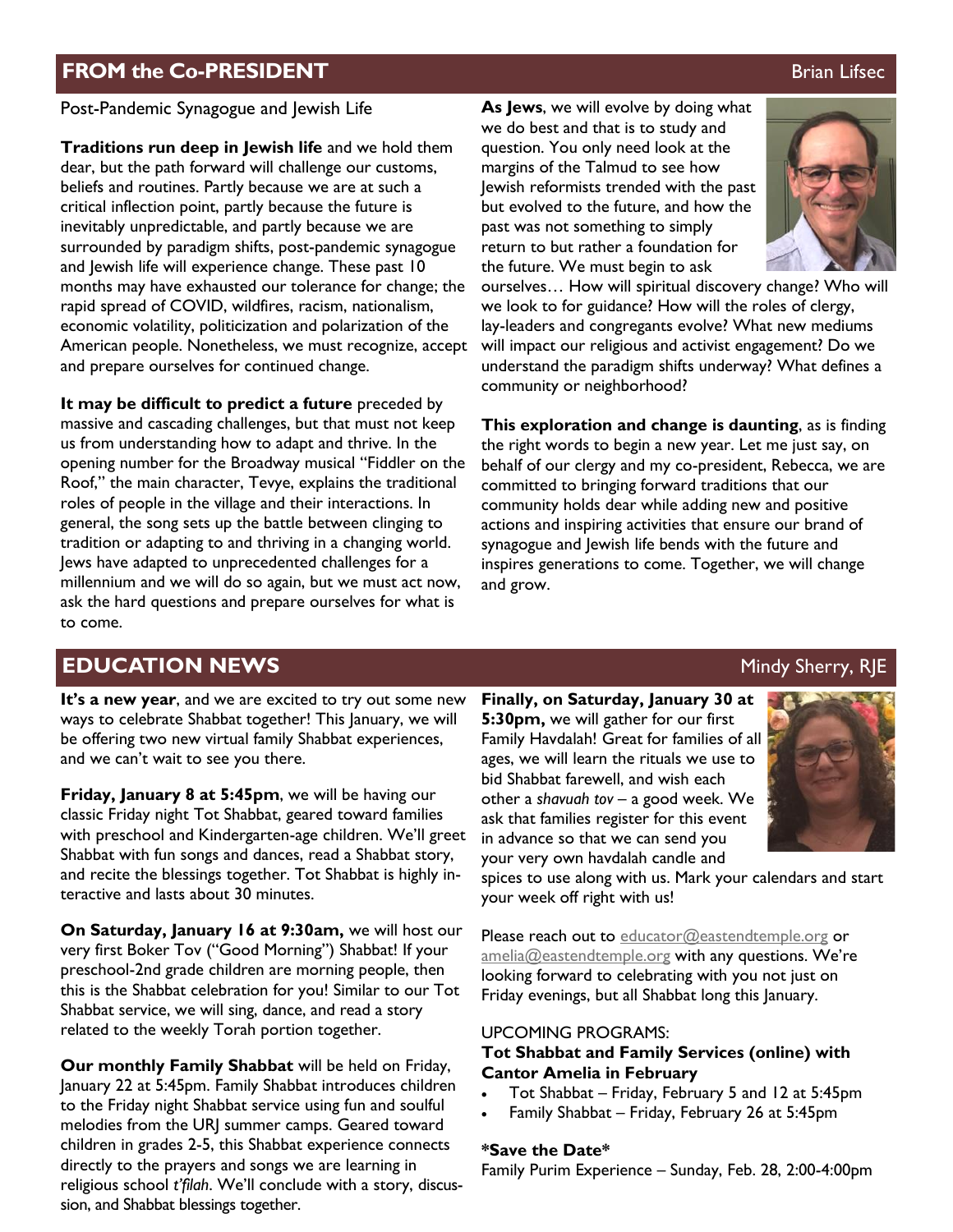### **Sisterhood Greets the New Year with fun and inspiration while nurturing the community!**

**Welcome to 2021,** when we look forward to turning many corners.

**As part of our mission to nurture** the life of the congregation, while promoting the interests and concerns of our EET women, Julie Livingston, Stacy Roger-Gordon and I are building a new Job Seeker community. We are creating connections between EET members looking for a new opportunity with those who can help by providing their expertise and support.

**In continuing our mission of bringing together**  women in all stages of life in friendship and leadership, we are excited to announce some new and ongoing programs for women.

**Starting January 17, we bring back our monthly Sunday** morning Women's Rosh Chodesh study and discussion program. [Rosh Chodesh has long been sacred to women.](https://www.myjewishlearning.com/article/women-and-rosh-chodesh/) Led by our former Sisterhood president, Dr. Judith Lorber, author and Professor of Sociology and Women's Studies, this year's focus will be on the Book of Ruth.

## **Two new Thursday, 8pm programs are coming up**:

• *January 14, Mah Jongg Tips and Strategies* – If you are looking to up your game and learn some fun facts

about Mah Jongg, join Sandy Magesis, experienced National Mah Jongg League instructor.

• *January 28, Grateful Bingo* – Led by Sisterhood board members Marian Klein and Linda Hetzer, we are excited to offer this fun event for EET women. Pour a drink, grab a snack,



and join us for virtual Bingo and catch-up (limited to 30 attendees; first sign-up, first serve). Compete for prizes and gift certificates to local restaurants and shops.

**In addition to the above**, we will continue to provide opportunities to connect and promote our EET women. Through virtual stitching, schmoozing, writing and Mah Jongg, Sisterhood is here to help connect you to other members of our community. Please check the Sisterhood [page](https://eastendtemple.org/sisterhood/) on the EET website for all dates and times, as well as how to support all that we do for our EET community.

**We would love to hear** from you and understand your interests, passions and concerns. Please email me: [sisterhood@eastendtemple.org.](mailto:sisterhood@eastendtemple.org)

**BECAUSE HUNGER IS A HEALTH ISSUE** 

**The Sisterhood of East End Temple Belong. Connect. Grow.**



WOMEN OF REFORM JUDAISM stronger together

#### **FOOD FOR FAMILIES GOES DIGITAL!** *By Celia Vimont*

# **Help Us Feed New York's Hungry This Winter**

**Who**: You, our dedicated Food For Families volunteers and supporters.

**What**: Our East End Temple Sisterhood Food For Families program is working with City Harvest's partner, GiveHealthy, on a digital food drive to donate healthy food requested by local hunger relief organizations. You can choose which foods to donate. At the end of each month, all of the donations are delivered to the City Harvest warehouse for distribution.

**When**: Each month until April, please consider giving the amount you usually spend each month for five loaves of bread and 16 pieces of fruit per person to our digital food drive. Whatever you can give is greatly appreciated. Thanks to those of you who have already donated. We gave 548 pounds of food in October and 1,125 pounds in November!

**Where**: The December donation link is [https://amplify.ampyourgood.com/user/campaigns/3600.](https://amplify.ampyourgood.com/user/campaigns/3600) There's a new link every month – check the weekly E-blast for January and February.

**Why**: According to City Harvest, an estimated 1.5 million New Yorkers are struggling to feed themselves and their families right now – a 38% increase over pre-COVID-19 figures.

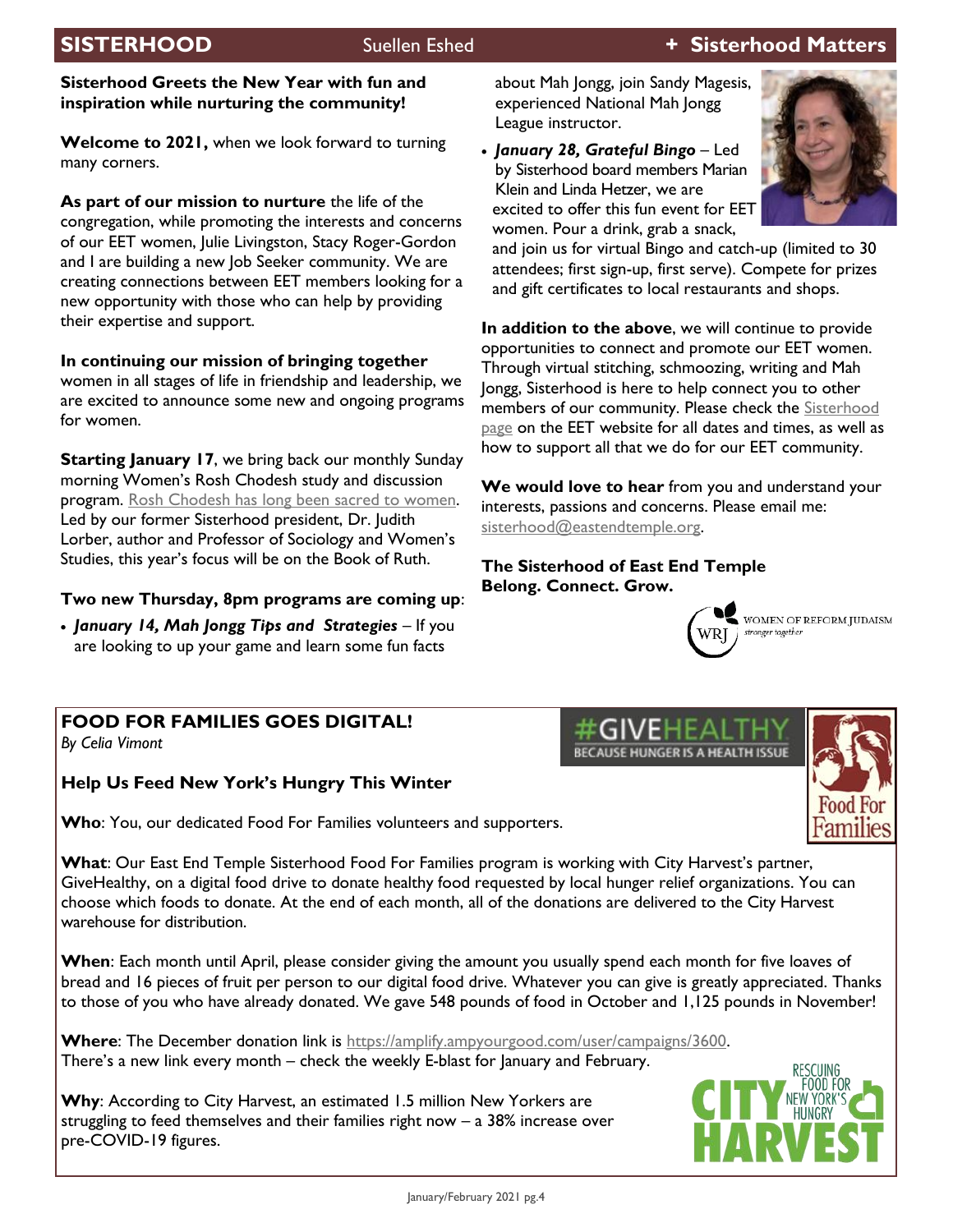### **VOICES** Marcia Muskat Muskat Muskat Muskat Muskat Muskat Muskat Muskat Muskat Muskat Muskat Muskat Muskat Muskat

# Joy Newman Active Board Trustee

**As a kid growing up in Monsey N.Y.** during the 60's and 70's, Joy accompanied her parents whenever they picketed draft boards or when they marched on Washington in 1969 to protest the Vietnam War. During that time, Joy's mom taught fashion design at Berkeley College in Westchester County and also taught English as a Second Language. Joy's dad owned the book publishing company that Joy eventually owned and ran from 1999 to 2019 in addition to her promotions business.

**At Barnard College**, Joy earned a BA in English Literature in 1986 and at NYU an MA in Cinema Studies in 1995 and also gained fluency in Spanish and Italian. Joy volunteered to read to the visually impaired for the Lighthouse Guild. She delivered meals to the homebound for God's Love We Deliver. And she chaired the Lincoln Center Young Patrons program. Fifty years after Joy and her parents marched on Washington, Joy returned to D.C. for the 2019 Women's March.

**In 2014**, soon after attending a very welcoming Shabbat BaGan service, Joy and her husband David Schumeister, a Minnesota native/real estate attorney, joined EET. At

Rabbi Josh Stanton's installation services in **2018**, which coincided with Joy and David's son Jonah's bar mitzvah, Joy drew inspiration from her new rabbi's burgeoning commitment to the greater good. Today, as a co-vice president on the Board of Trustees, Joy creates opportunities for EET members to demonstrate



the temple's instinct for caring.

**As an expression** of caring, this past year Joy recruited an army of enthusiastic EET volunteers to pack beautifully wrapped gift boxes complete with homemade baked goods. Homebound seniors received these hand-delivered gifts just in time for the Rosh Hashanah and the Chanukah holidays. Homemade goodness is also apparent and appreciated in Joy's home each night as husband David, the family's chef, and son Jonah, David's sous chef, rule the kitchen.

*Share your story with us in future Voices articles, email me at [marciany@me.com.](mailto:marciany@me.com) Please include your phone #.* 



## East End Temple Adult Ed – Winter/Spring 2021

# **SCIENCE, TRUTH AND JUDAISM IN THE AGE OF COVID-19** EAST END TEMPLE & SCIENTISTS IN SYNAGOGUES

## *OUR STUDY CONTINUES...8:00-9:00pm*

**We welcome rising stars and leading lights in mechanobiology, neurology, and immunotherapy** to reflect on the intersection between science and Judaism in their lives, vocations, and worldviews. They will ponder on a combination of formative life's experiences, research, and moments of connection between religion and science.

- 1/19, 8-9pm [Joe Levin,](https://nam02.safelinks.protection.outlook.com/?url=https%3A%2F%2Frockedu.rockefeller.edu%2Fblog%2Fjoe-levin%2F&data=04%7C01%7Csharon%40eastendtemple.org%7Cbb83ee48278f4cdbbdb808d8a36df7d8%7C9a9ecb27ae57409cbc6e1f5f588f6943%7C0%7C0%7C637439040023651938%7CUnkn) Graduate Fellow in Mechanobiology and Structural Biophysics at Rockefeller University
- 1/26, 8-9pm [Louise Klebanoff, MD,](https://nam02.safelinks.protection.outlook.com/?url=https%3A%2F%2Fweillcornell.org%2Flklebanoff&data=04%7C01%7Csharon%40eastendtemple.org%7Cbb83ee48278f4cdbbdb808d8a36df7d8%7C9a9ecb27ae57409cbc6e1f5f588f6943%7C0%7C0%7C637439040023661933%7CUnknown%7CTWFpbGZsb3) Chief of General Neurology and Vice Chair of Operations for the Department of Neurology at Weill Cornell Medical College
- 2/23, 8-9pm [Jedd Wolchok, MD, PhD,](https://nam02.safelinks.protection.outlook.com/?url=https%3A%2F%2Fwww.mskcc.org%2Fcancer-care%2Fdoctors%2Fjedd-wolchok&data=04%7C01%7Csharon%40eastendtemple.org%7Cbb83ee48278f4cdbbdb808d8a36df7d8%7C9a9ecb27ae57409cbc6e1f5f588f6943%7C0%7C0%7C637439040023661933) Lloyd J. Old/Virginia and Daniel K. Ludwig Chair in Clinical Investigation; Chief, Immuno-Oncology Service; Director, Parker Institute for Cancer Immunotherapy; Associate Director, Ludwig Center for Cancer Immunotherapy at Memorial Sloan Kettering Cancer Center

#### *Jewish Approaches to Medicine: 3/9, 3/16, 3/23*

From Maimonides to Jonas Salk, Jewish physicians have redefined excellence in care and pioneered new approaches to painful ailments. How does Jewish tradition approach medicine (and vice versa)?

#### *What Makes Us Human? 4/6, 4/13, 4/20*

Rabbinic tradition defines human beings as "the creature that speaks." When does our humanity begin, when does it end, and what does it mean?

#### *Big Data and Artificial Intelligence: 5/4, 5/11, 5/18*

At what point do machines deserve rights? At what point do they surpass human capacity? At what point should we be worried? Jewish tradition speaks extensively about the positive potential of science and human ability to create. How does it reflect on the dangers and drawbacks of human creations?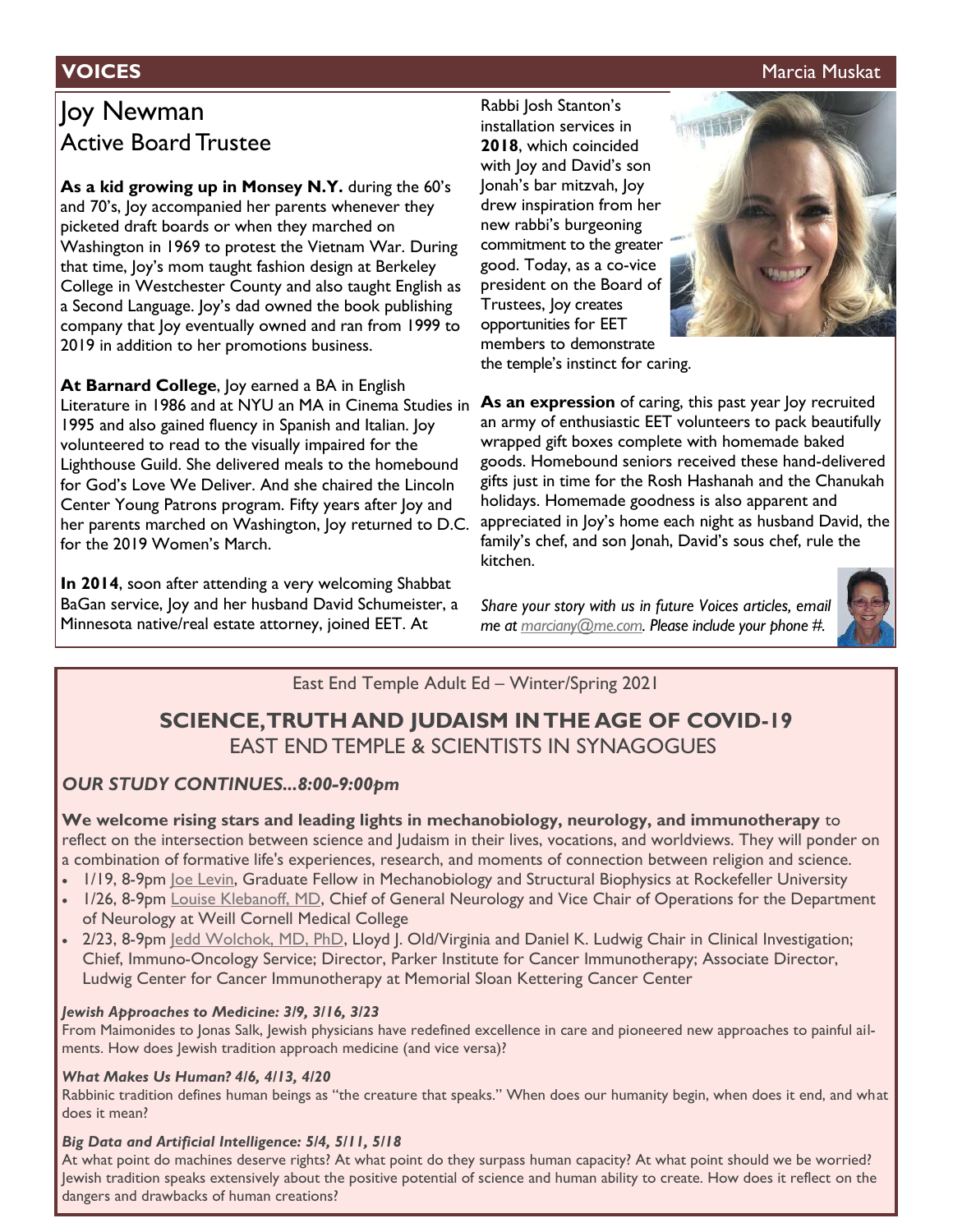# **OUR TEMPLE COMMUNITY**

# **WELCOME NEW MEMBERS**

- − Judith Brown
- − Liza & Stephen Fefferman
- − Roy Meredith and Sarah Tenenbaum
- − Joseph Mineo
- − Dani & Jonathan Shalvi
- − Martha Zaslow & Thomas Stanton
- − Charles & Adina Vella



Beth Hermelin on becoming a grandmother to Brett Harrison Huffman, son of Taylor Wolmer and Taylor Huffman

Roy Meredith on his conversion

Joseph Mineo on his conversion

Dani & Jonathan Shalvi on their recent marriage



# **IN MEMORIAM**

 $\bigstar$ 

**Adele Reis 1923** – **2020**

East End Temple mourns the death of Adele Reis, a long-time member of East End Temple.

Deepest condolences to her daughter Iris Elentuch and the extended family.

*Zichrona Livracha, may her memory be for a blessing.*

# **RIVERSIDE MEMORIAL CHAPEL**

Charles S. Salomon

76th & Amsterdam Ave. 212-362-6600

**For Generations a Proud Commitment to the Jewish Community**

Riverside Memorial Chapel is a Subsidiary of Service Corporation International, 1929 Allen Parkway, Houston, TX, 77019, (713) 522-5141

# **HAVE YOU JOINED THE EET LEGACY CIRCLE?**

**We are grateful to the members**  who have already included East End Temple in their estate plans. Please let



the office know if you too have included East End Temple in your planned giving so that we may thank you appropriately.



The Muskat Family ++

"Our grandchildren are fifth generation members of East End Temple, a continuing legacy we are proud of. Our participation in the EET Legacy Circle will help ensure that many more generations enjoy the benefits of temple life." – Rick & Wendy Muskat

## **Act today to ensure a strong foundation for our community's tomorrow**.

If you are thinking of including East End Temple in your estate planning, please contact the office for more information, or to schedule a confidential discussion with our rabbi or co-president.

*L'Dor V'Dor, From Generation to Generation*



**Sarit Seldman and Maxwell Weiner, our January** *b'nei mitzvah* **celebrants.** 

**Mazal tov from your EET Community.**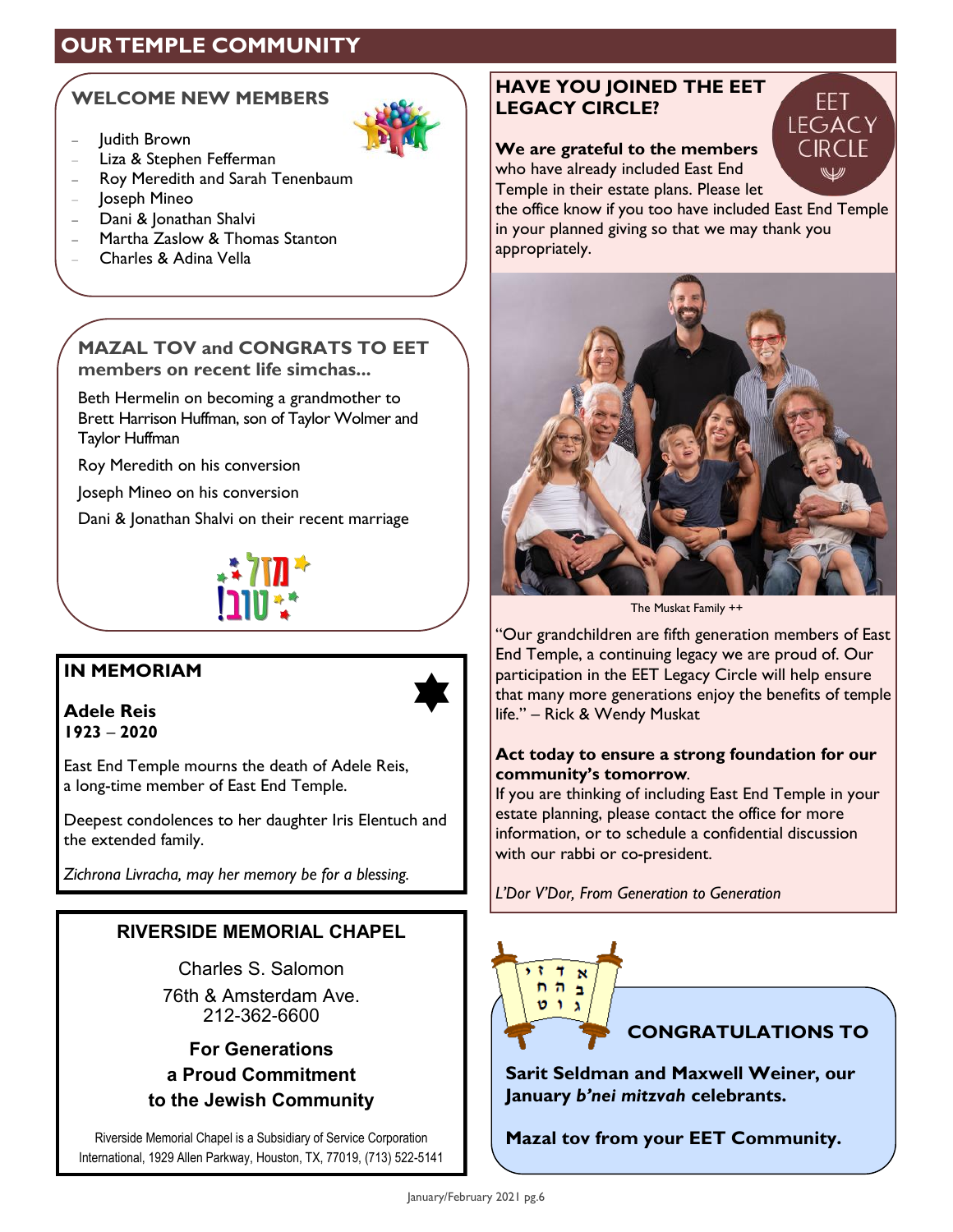### **TEMPLE FUNDS**

#### **Cantor Discretionary Fund**

used for charitable giving; enrichment of the congregation & community.

#### **El Emet Fund**

helps beautify and maintain our temple; underwrite holiday festivities, projects. Note: simcha, mishebeirach, yahrzeits.

**Floral Fund** (contact the office) purchases flowers to decorate our pulpit on Shabbat and the High Holy Days.

**Fund For The Future** helps ensure future growth in all temple activities.

**Hamermesh Music Fund** provides special music programs and resource materials.

#### **Kehila Fund** (contact the office)

ensures the growth and permanence of our Temple. At the \$1,800 level, your name will be inscribed on the honor roll mounted on the Sanctuary lobby wall. Starting at \$5,000, your name and/or the name of an honoree will be engraved on a bronze plaque.

#### **Leonard Spring Memorial Fund**

dedicated to supporting our Livestream, Zoom and Facebook Live services and unfunded temple projects.

**Oneg Shabbat Fund** (contact the office) provides refreshments after Shabbat evening services.

**Rabbi's Discretionary Fund** used for charitable giving; enrichment of the congregation & community.

**Sara A. Spencer Children's Educational Fund** provides educational materials for the Religious School.

#### **Simchat Shabbat Programs**

provides musical Shabbatot, diversified community programs.

**Naming Opportunities** (contact the office) Memorial Board Plaque; Simcha Tree Leaf

#### **SISTERHOOD FUNDS**

#### **Sisterhood Birthday Fund**

contributes to a social action fund benefitting women and girls, selected annually.

#### **Helene Spring Library Fund**

helps purchase new and archival books, library equipment and additional materials for our library.

#### **Food For Families Fund**

purchases the food and meal supplies volunteers need to use for filling the bags of meals prepared to feed the hungry.

#### **Food For Families Day Sponsor**

underwrites this social action program. Contribution designates you as co-sponsor for the day.

#### **FUNDS ARE ALSO ACCESSIBLE VIA OUR WEBSITE** (unless

otherwise noted), at<https://eastendtemple.org/contribute/>

For next publication of contribution listing, please have your messages and payments sent to us by February 10.

# **EAST END TEMPLE DONATION FORM**

Please use this form to make contributions to all East End Temple funds. Make checks payable as indicated below and write the name of the fund(s) on your check. Some funds require separate checks. Send checks to East End Temple, 245 East 17th Street NYC 10003. All contributions are per listing and your canceled check is your receipt. Email or call the temple office at info@eastendtemple.org, 212.477.6444 for further information.

#### **FOR THESE FUNDS MAKE CHECKS PAYABLE TO EAST END TEMPLE**

| □ Cantor's Discretionary Fund                                                  | $+$ \$36 min. |
|--------------------------------------------------------------------------------|---------------|
| $\langle C_{\alpha} \rangle$ , and the decoder of $\langle C_{\alpha} \rangle$ |               |

| (Separate check required) |                         |
|---------------------------|-------------------------|
| $\Box$ El Emet Fund       | $\rightarrow$ \$10 min. |

- **Fund For The Future**  $\rightarrow$  \$100 min.
- **Hamermesh Music Fund**  \$18 min.

 **Simchat Shabbat Programs**  \$54 min. For the following gift opportunities, please contact the EET office via phone or email:

Floral \$75, Kehila min. \$5,000, Memorial Board Plaque \$720 each, Oneg \$400/\$250, Simcha Tree Leaf \$234 each

#### **FOR THESE FUNDS MAKE CHECKS PAYABLE TO EET SISTERHOOD**

 **Food For Families**, Chair: Celia Vimont \$18 min.  **Food For Families Day Sponsor**  \$360 min.

□ Sisterhood Birthday Fund **<br>
■ Sisterhood Birthday Fund** 
→ \$18 min. Chair: Jodi Malcom

 **Rabbi's Discretionary Fund** (Separate check required)

# **Helene Spring Library Fund** \$18 min.

Chair: Barbara Ringel (Separate check required, made out to East End Temple Library)

**Name of contributor: Phone Number:** 

**Name & address of recipient to be notified:** 

**Amount Enclosed: \$** 

 **Leonard Spring Memorial Fund** \$18 min.

 $\rightarrow$  \$36 min.

 **Sara A. Spencer Children's Ed. Fund** \$18 min.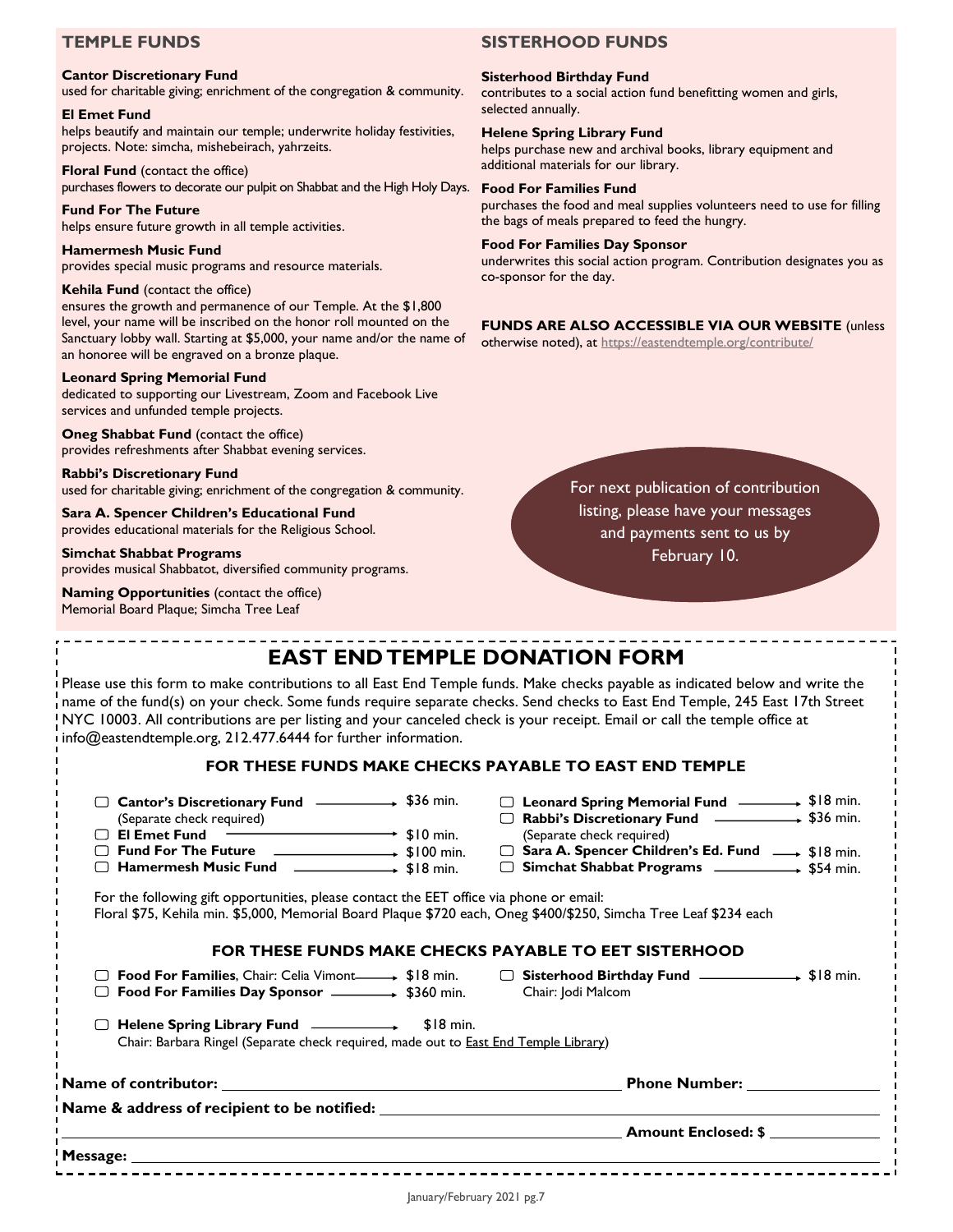Understanding

the needs and providing a

Jewish funeral

from the only

not-for-profit, community-

owned and

operated Jewish funeral chapel in New York City

Serving the **Community for** 19 Years **AZA JEWISH 630 Amsterdam Avenue New York, NY 10024**  $(212)$  378-0825  $(800)$  227-3974 www.plazajewish.org www.plazepreplan.org

> **Pre-need services** are available

Serving the metropolitan New York area, Florida, and Israel - 24 hours a day

**Arranging for funerals in all 50 states and Europe** 

# **MEN'S CLUB** Marc

#### **The East End Temple Men's Club welcomes all!**

**One of the goals of the Men's Club** is

to strengthen the very important social bonds between and among our community. During these odd and troubling times, it is so very easy to let traditions and events



pass us by, as days, weeks and months fade and pass. However, social interactions are so very important. The Men's Club works to help the isolated in our community, such as by sponsoring the Chanukah Boxes program.

**We are currently working** on potential forums for remote card games and other interactions. Once we have the kinks worked out, dates and time will be provided in the weekly E-blasts. Please keep your eyes open for more details.

Stay safe and secure, one and all.





# **TU BISHVAT'S ORIGINS**

[Tu BiShvat](https://reformjudaism.org/jewish-holidays/tu-bishvat) or the "New Year of the Trees" is Jewish Arbor Day.

The holiday is observed on the 15th (*tu*) of the Hebrew month of Shvat (Jan 27-Jan 28, 2021). Scholars believe that originally Tu BiShvat was an agricultural festival, marking the emergence of spring.

In the 17th century, Kabbalists created a ritual for Tu BiShvat that is similar to a [Passover](https://reformjudaism.org/jewish-holidays/passover) *[seder](https://reformjudaism.org/glossary/seder)*. Today, many Jews hold a modern version of the Tu BiShvat *seder* each year.

The holiday also has become a tree-planting festival in Israel, in which Israelis and Jews around the world plant trees in honor or in memory of loved ones and friends.